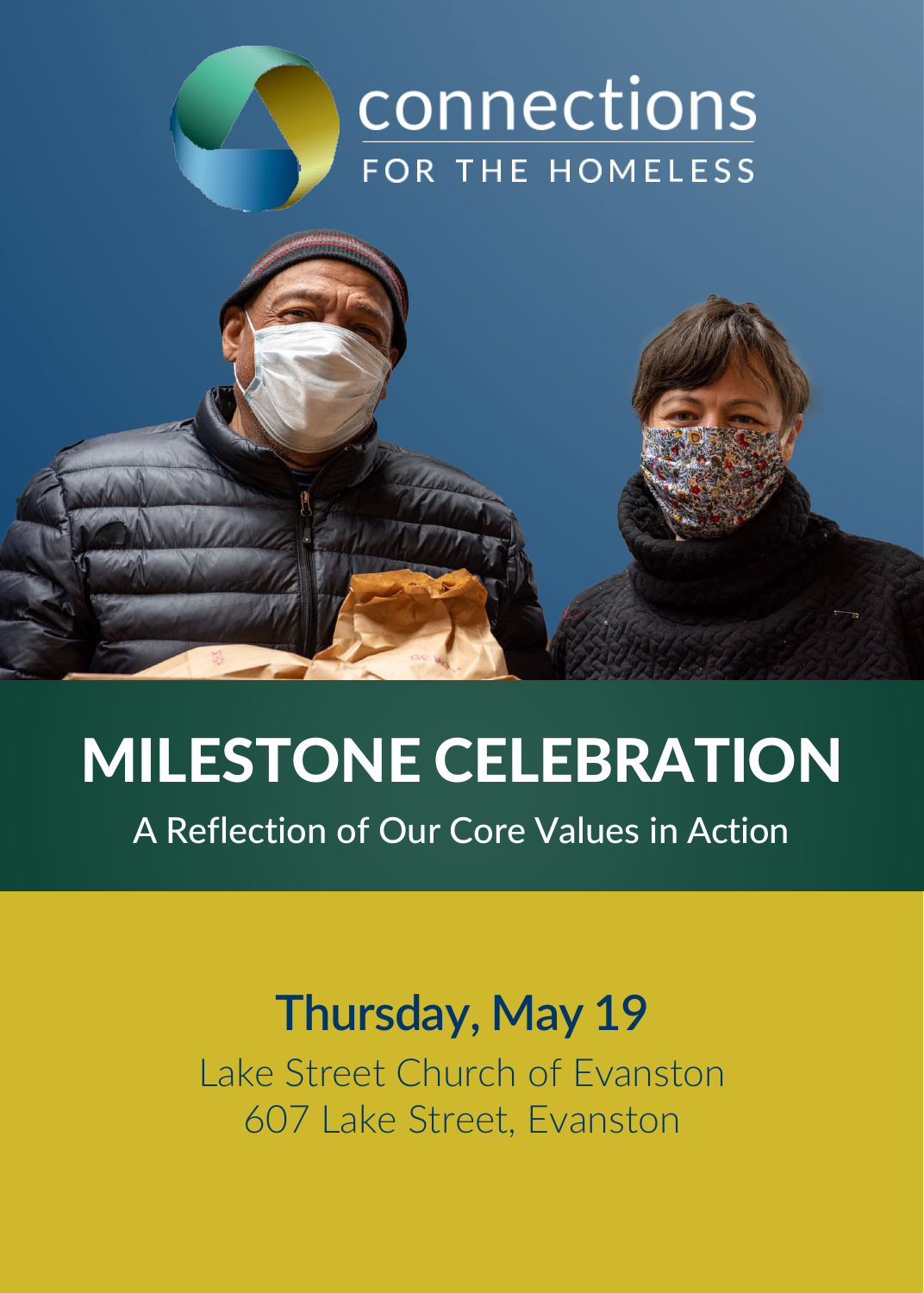# **MISSION & VISION**

Connections serves and catalyzes our community to end homelessness, one person at a time.

In support of our mission, we operate using the following Core Values to guide our interactions between participants, colleagues, and our community.

Equity and Inclusion • Community • Transparency Generosity of Spirit • Resilience

## **UPCOMING EVENTS**

# **Block Party and Family Fest July 23 Milestone Celebration Fall of 2022**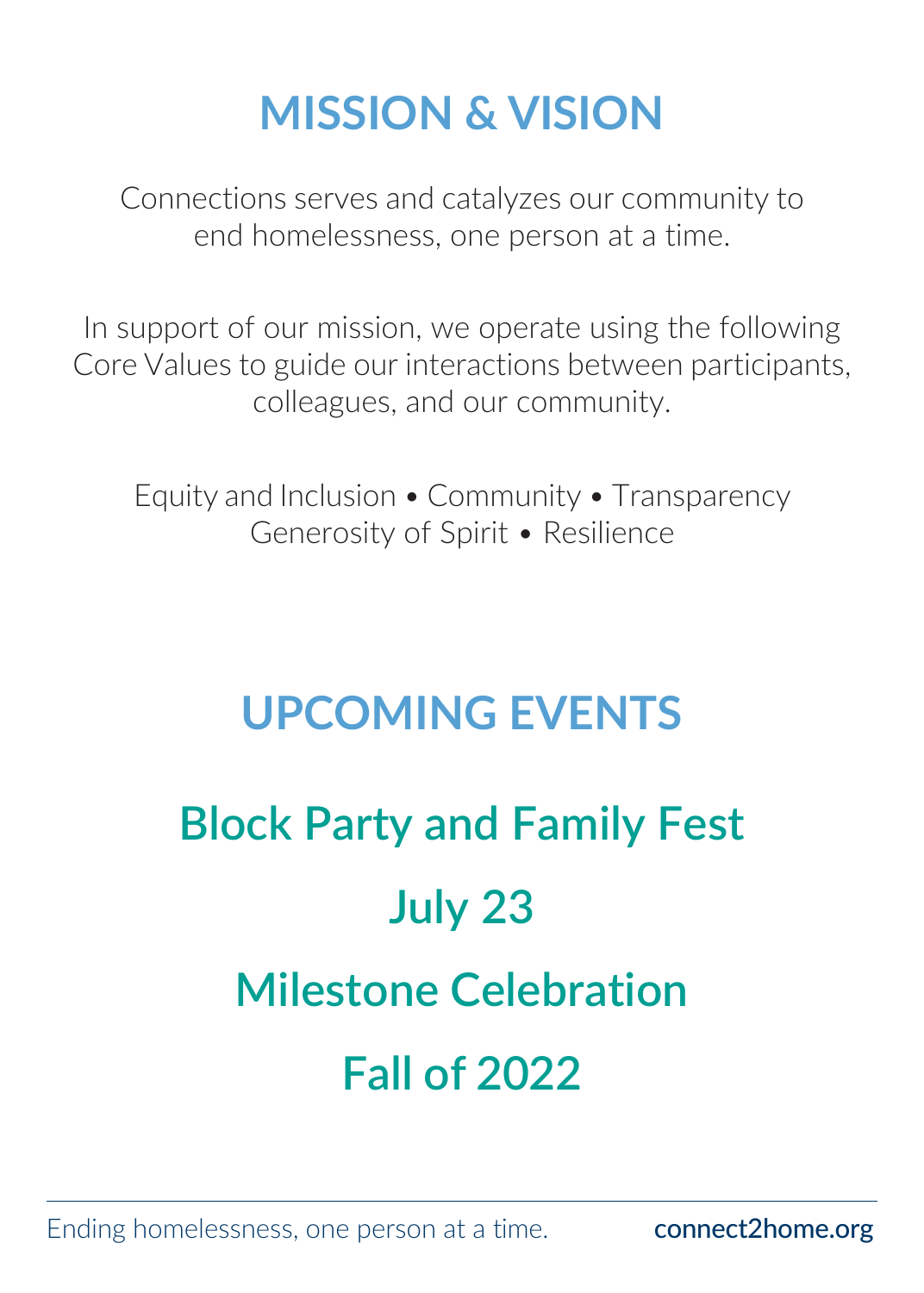## **BOARD OF DIRECTORS**

Paul Kalil, President Monté L.G. Dillard, Sr., Vice President Karen Hunt, Treasurer Sheryl Bartol, Secretary Vickie Horn, Member at Large

> Gene Combs Dan Cox Jill Greer Betsy Gutstein Chef Q. Ibraheem Kevin Kane Elena Navas-Nacher Kim Perutz Alex Plakas Betty Phillips Sarah Schmidt Robin Rue Simmons

Abigail Aziza Stone

Ending homelessness, one person at a time. connect2home.org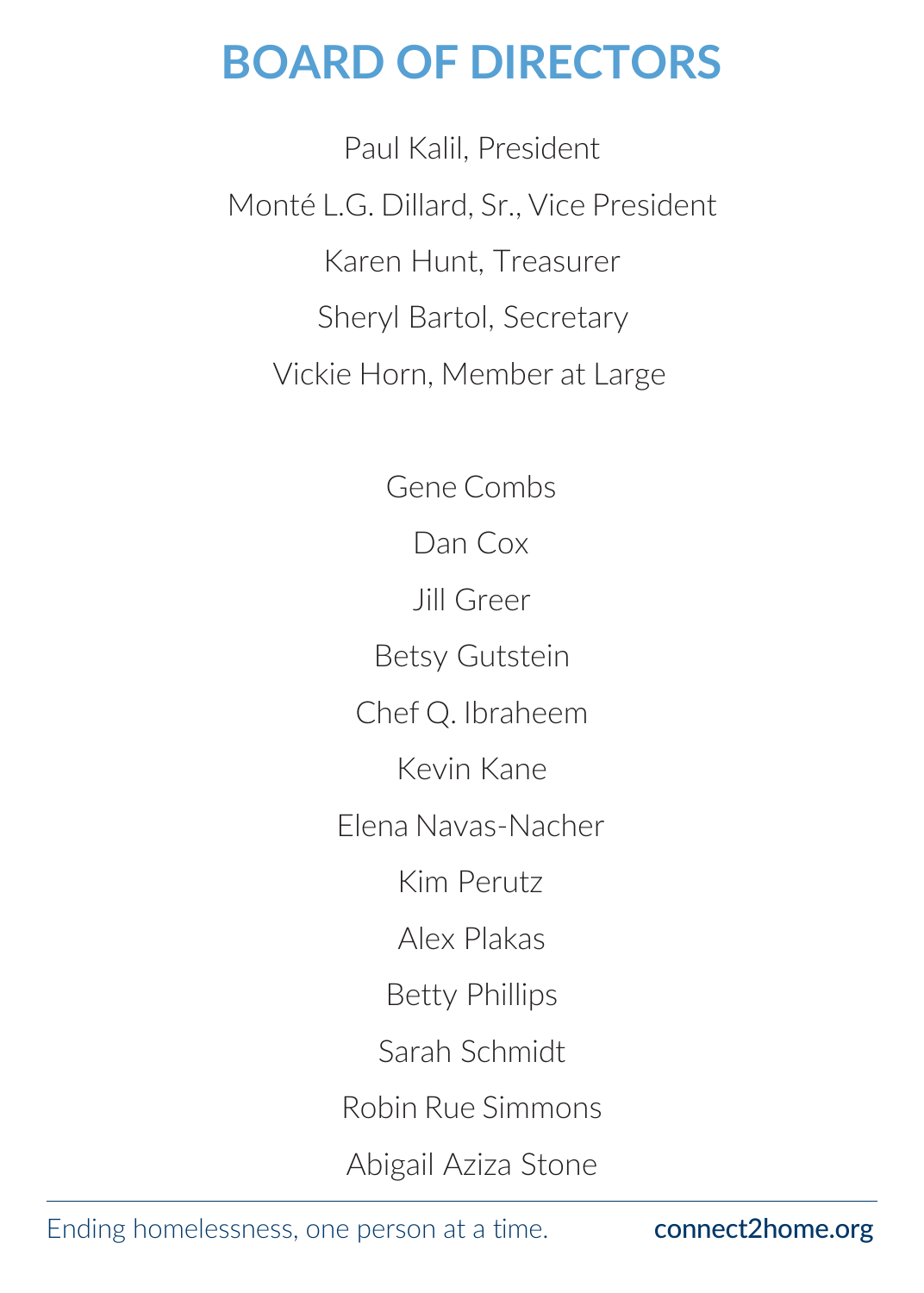#### **Dwight J., Margarita Inn Resident** Honored by Maria Ynot, Shelter Case Manager

We are happy to honor Dwight for his generosity of spirit and transparency. Dwight has been with Connections since 2018. He is a very positive person, and he spreads that positivity to other participants and staff. He is always ready to make you laugh or smile with his great sense of humor.

## **Elizabeth R.,** Margarita Inn Resident Honored by Maria Ynot, Shelter Case Manager

We honor Elizabeth for her community, transparency, and resilience. While living at the Margarita Inn, she has been very active in supporting the agency's work by speaking out to the Board Members and the community about her homeless experience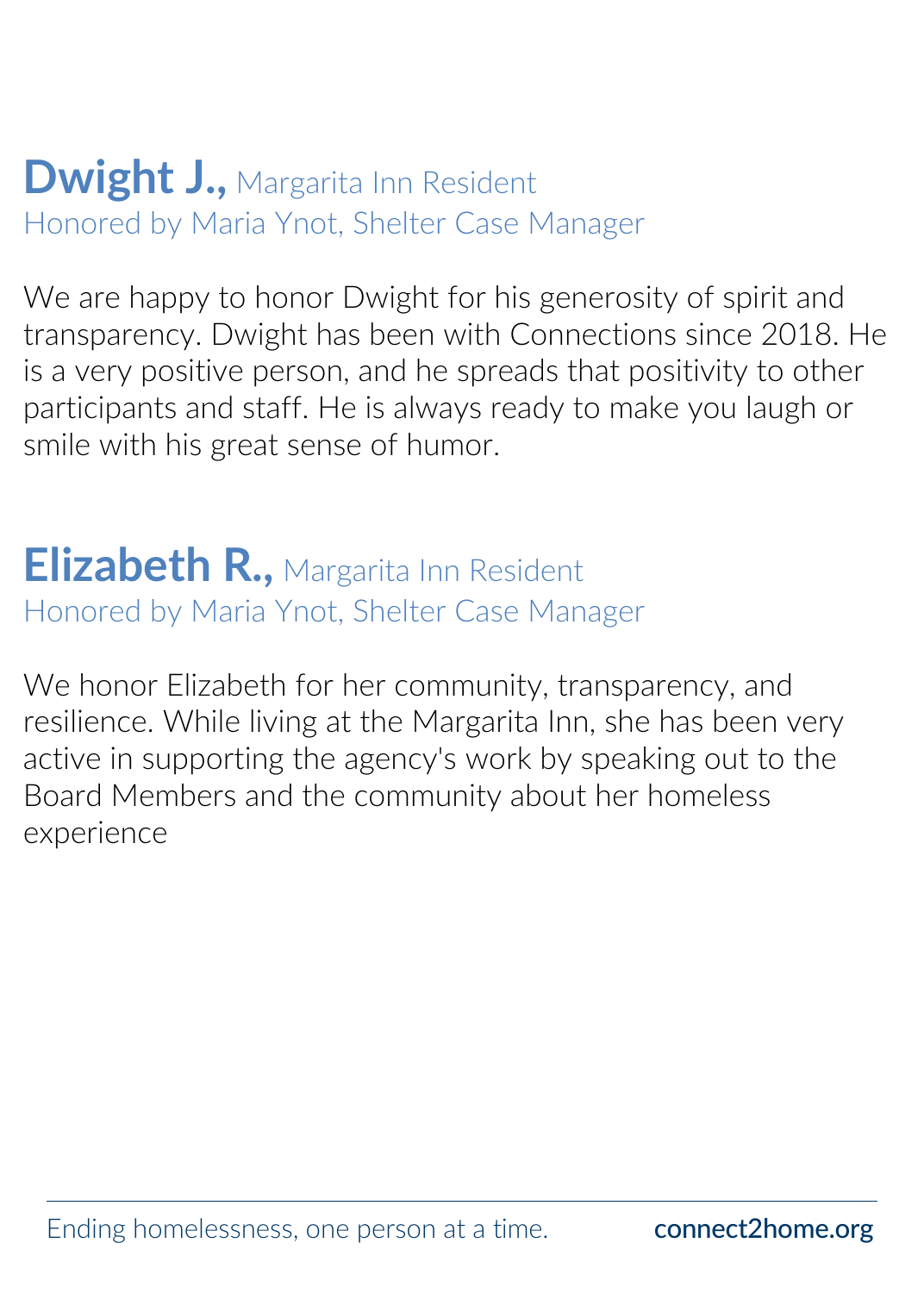## **Zofia P.,** Margarita Inn Resident Honored by Molly Bartholomew, Behavioral Health Specialist

We are excited to honor Zofia, a Margarita Inn resident, for her resilience and for her contributions to the community at the shelter. She has been an active member of the Art Group. She feels much safer now that she is housed, and she has decorated her room nicely with plants and other décor. In addition, she has started working on her dental health goal and has been attending appointments with Connections' CNA Michell.

### **Semaj B.,** Margarita Inn Resident Honored by Molly Bartholomew, Behavioral Health Specialist

We are happy to recognize Semaj for his resilience. After a relationship ended and he was without a place to live, Semaj was sleeping on the train. Now that he is housed at the Margarita Inn, he has been able to work on his health and gain stability. He contributes to the community by regularly attending the Art Group. He enjoys staying physically fit, making art, and writing poetry.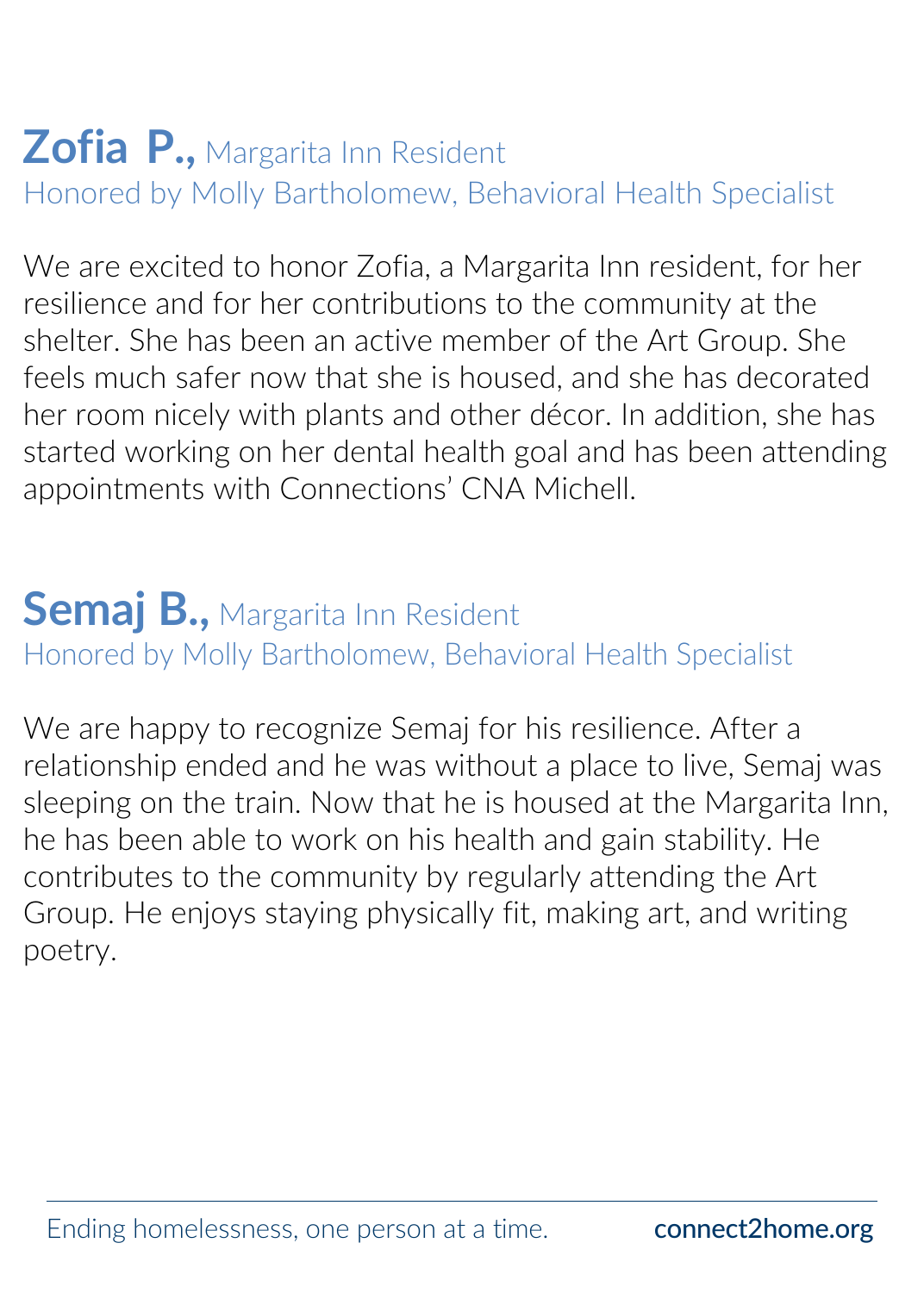## **Joshua K., Former Margarita Inn Resident** Honored by Andrew Seibert, Operations Manager

We honor Josh for the values of community, generosity of spirit, and resilience. Throughout his nearly two years living in the Margarita, Josh was a helpful participant. He always followed the rules, was willing to lend a hand to staff or other participants, and was grateful for the help he was receiving.

Just a few months prior to moving into his apartment, Josh's son, who had been staying with other family members, moved into the Shelter with him. It was clear from the start that Josh was an exceptional father. Over the past 6 months, Josh has been working tirelessly to get his son enrolled back in school with the supportive services he needs.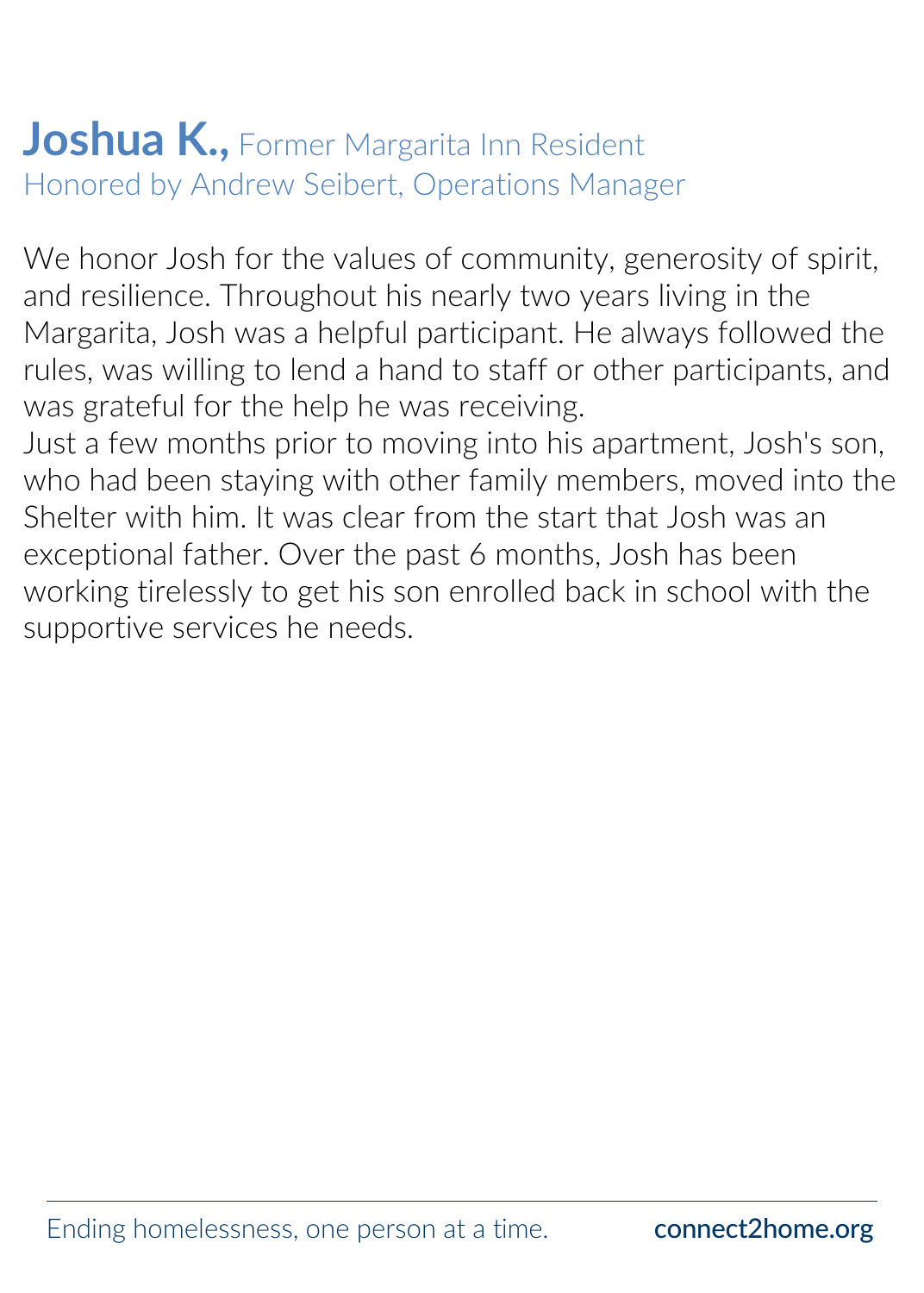## **Andre T.,** Drop In Participant Honored by Ayanna Brown, Case Manager

We honor Andre for his resilience and generosity of spirit. Andre, a father of 5, has bounced back from many different challenges and remains optimistic about the future. His positive attitude carries over to those around him. He often brightens other people's days with a laugh or a joke. He was matched to Rapid Rehousing but unfortunately couldn't locate housing while in the program. Despite the setback, he remained faithful and was able to get a steady job in December 2021. His commute from the Interfaith emergency shelter to work and back can take up to 4 hours each day due to limited Pace services. Despite the long commute, Andre is dedicated to his work so that he can care for his children.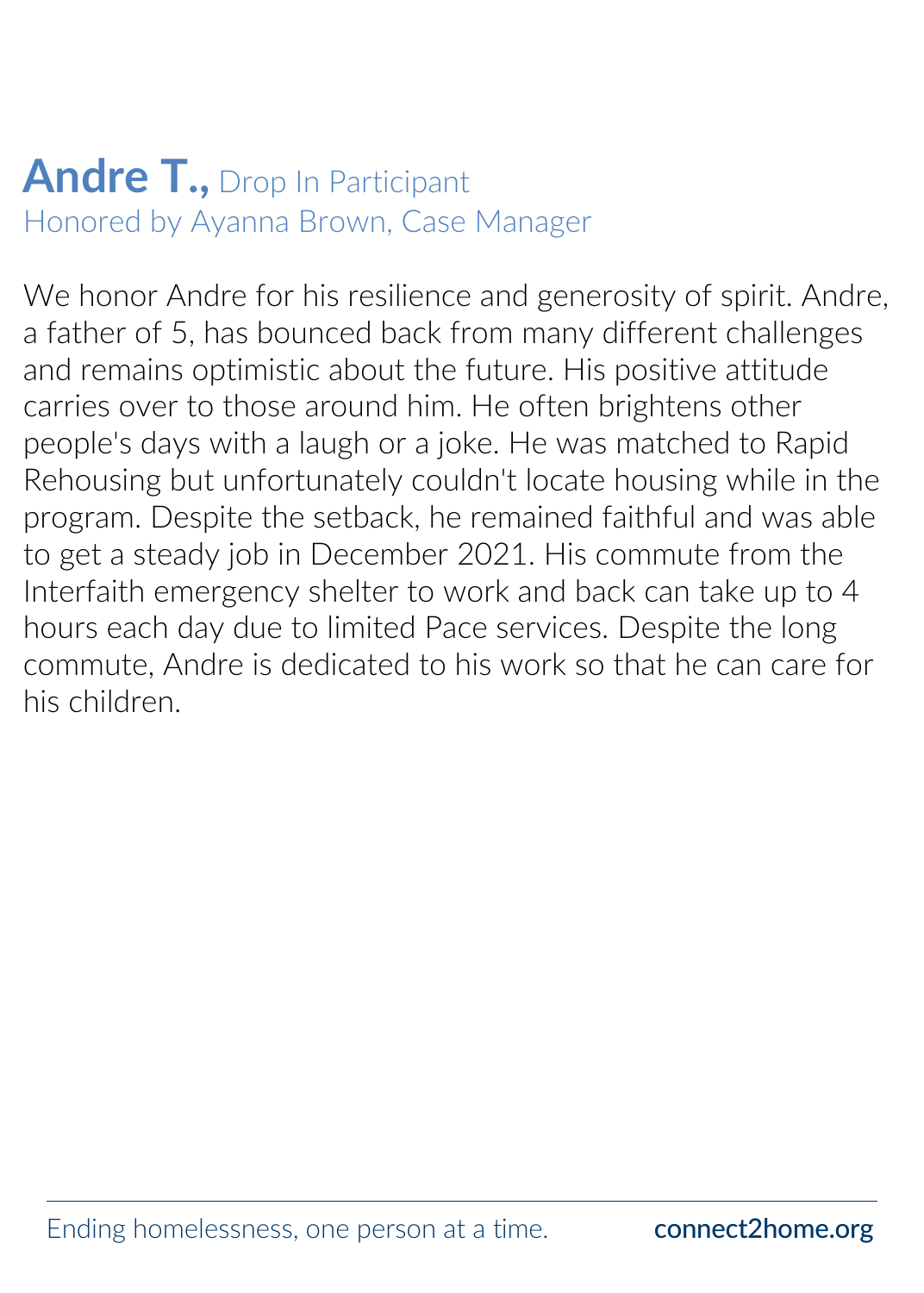## **Javier M., Margarita Inn Resident** Honored by Orlenda Henderson, Case Manager

We honor Javier for community and resilience. He has exhibited resilience by completing assigned tasks to obtain housing, including successfully acquiring an ID. He has utilized community by partnering with Heartland Alliance and Erie Family Health.

# **Angelo E.,** Drop In Participant

Honored by Orlenda Henderson Case Manager

We honor Angelo for his continued resilience. He came to drop-in services very goal-oriented and with his continued engagement, as well as completing all tasks assigned, and the case manager's help, he was able to find housing with a Housing Choice Voucher through the Housing Authority of Cook County. Angelo completed training and regained his PERC card, allowing him to work as a security guard. Within two weeks of moving in, he persevered and was able to secure employment. He is working full-time at American Security, enjoying his apartment, and continuing to do well.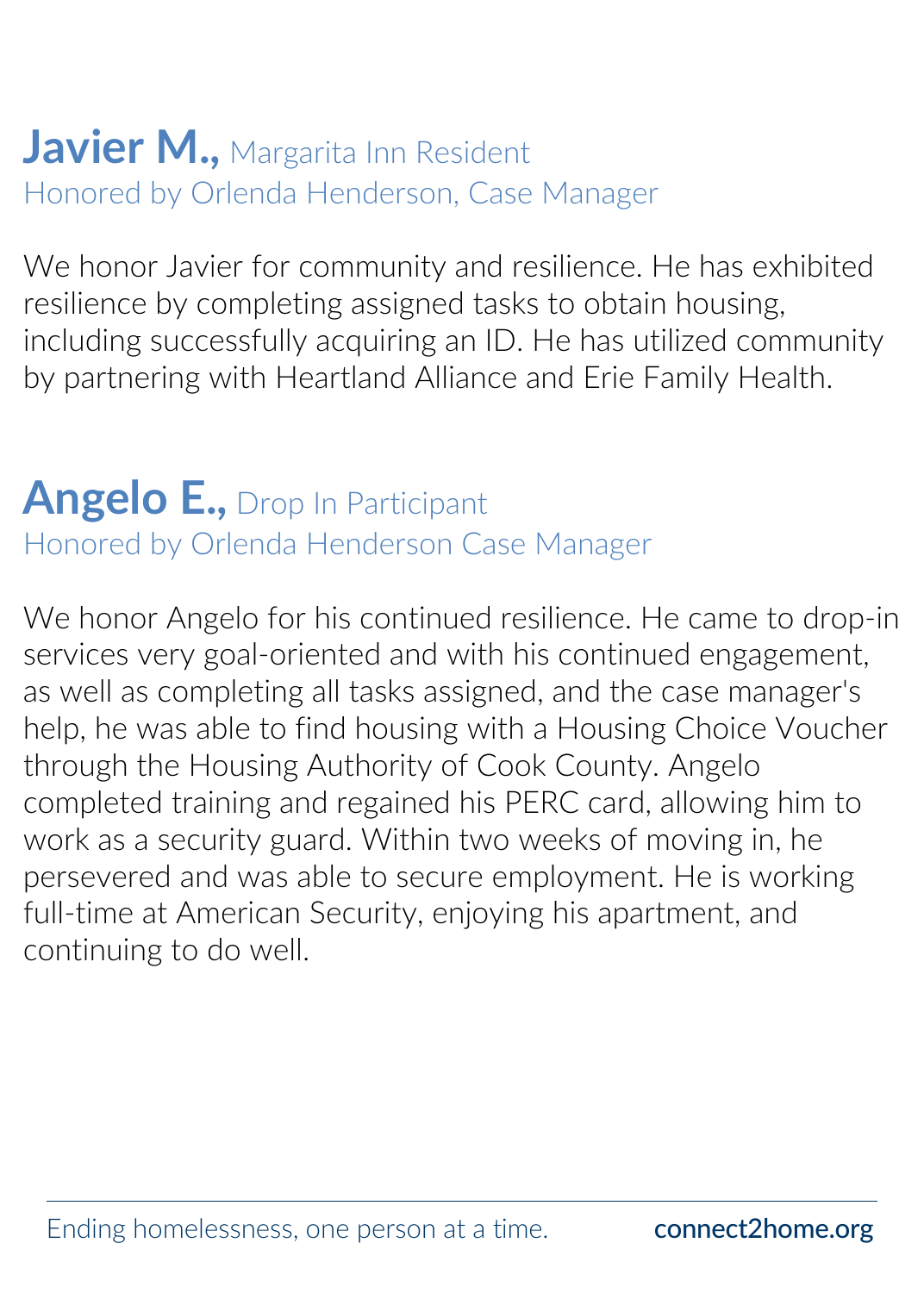## **RC Home Improvements,** Community Partner Honored by Emeric Mazibuko, PSH Case Manager

We are happy to honor RC Home Improvements as an outstanding community partner. Robert, the owner, is very responsive and is always able to complete the home repairs, no matter what is required. He always treats our clients with respect when on-site doing repair work. Robert and his team just recently rehabbed two units that we own in Skokie.

Robert is our go-to with any repair issues and he does his work with heart and compassion. Sometimes Robert will even donate his work to us sending us free invoices. Robert comes to his work with non-judgment and has built strong and trusting relationships with participants through the years of supporting them in maintaining their apartments. From repairs in Permanent Supportive Housing to our Youth Program to our Administrative offices at Dewey, Robert has been a true partner and we could not take care of our properties without him!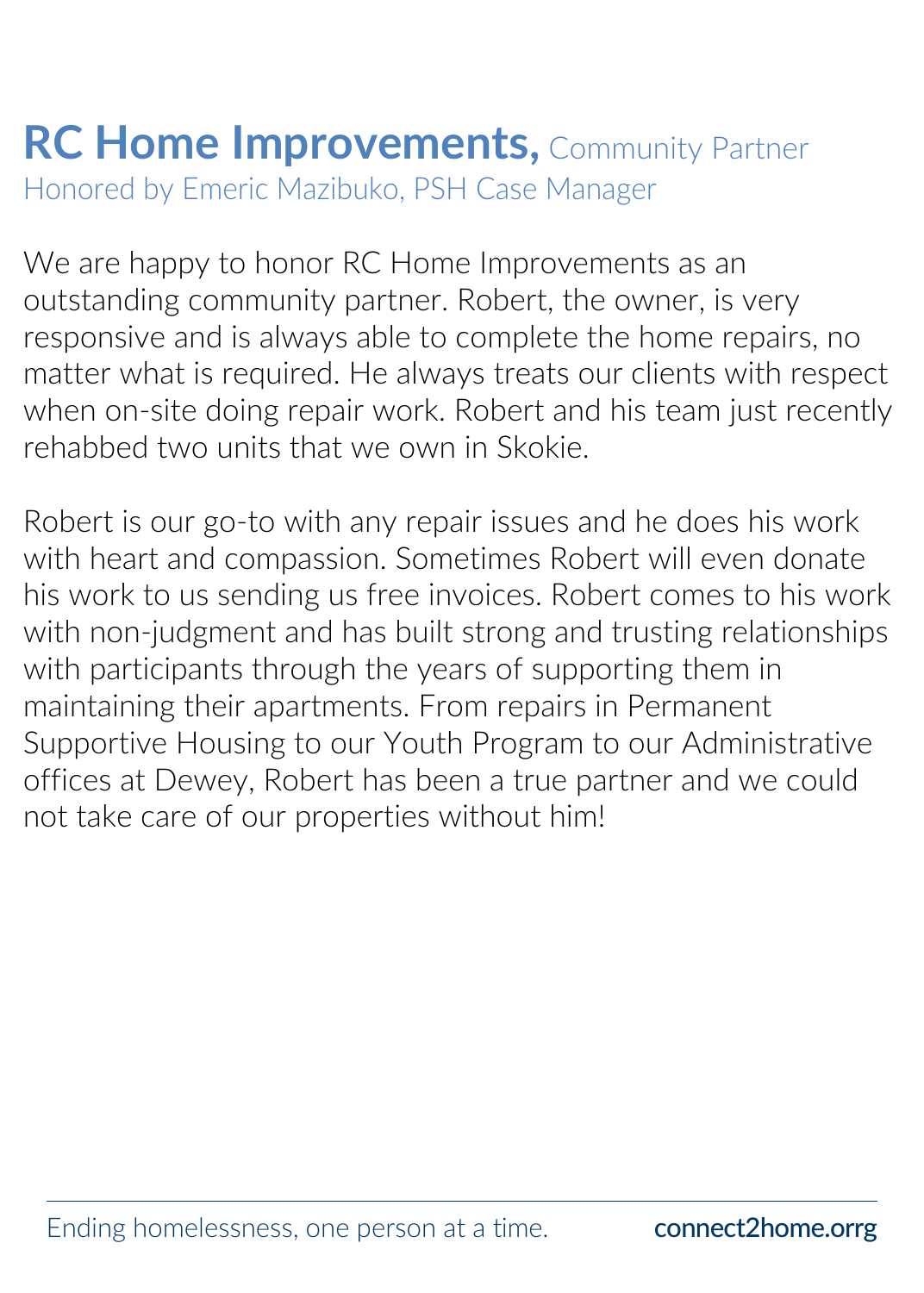#### **Chicago Furniture Bank, Community Partner** Honored by Julissa Flores-Singh, Housing Programs Manager

The Chicago Furniture Bank has been an excellent community partner these past 2 years. As clients move into their own apartments, it can be challenging to find nice furnishings for their new space. Since our expansion in our Rapid Rehousing program, Chicago Furniture Bank has assisted in furnishing over 75 of our households! Whether picking out furniture in their warehouse inperson or through a virtual appointment, the CFB staff is there to assist participants in making their new apartment a true home. From showroom staff to delivery teams, everyone is kind and stays true to their mission. We truly could not do our work without this crucial partnership and look forward to continuing our work together for years to come!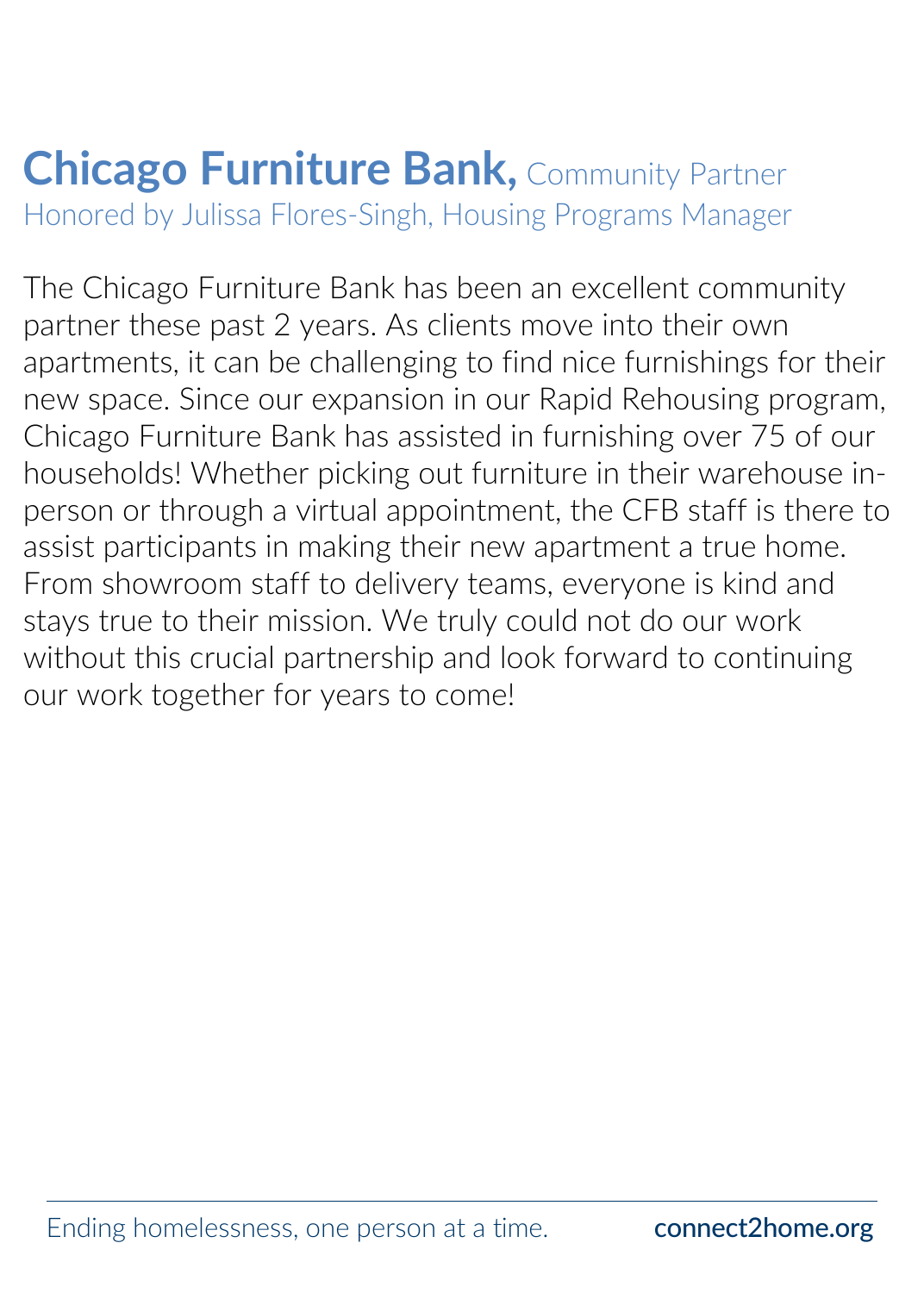## **Donnia W**., Housing Participant & Volunteer Honored by Allison Keller, Housing Case Manager

We are happy to honor Donnia for her resilience and transparency. Donnia considers Connections a good support system and she credits that support for helping her achieve stability. She was selected for a mainstream voucher while in the Rapid Rehousing program, and worked diligently to finish the application, find an apartment, and move in. Since then, she has set up and decorated her home beautifully and continues to engage however she can. She enjoys volunteering once a week at the clothing room at Hilda's Place and hopes her success can provide hope to other participants.

## **Olivia G., Housing Participant** Honored by Chris Lempa, Housing Case Manager

We honor Olivia for her resilience. She has worked very hard to provide housing for her family. She has recently secured a stable job as well as supporting her children through school and with employment. Olivia recently graduated from Rapid Rehousing and was able to renew her lease without a subsidy.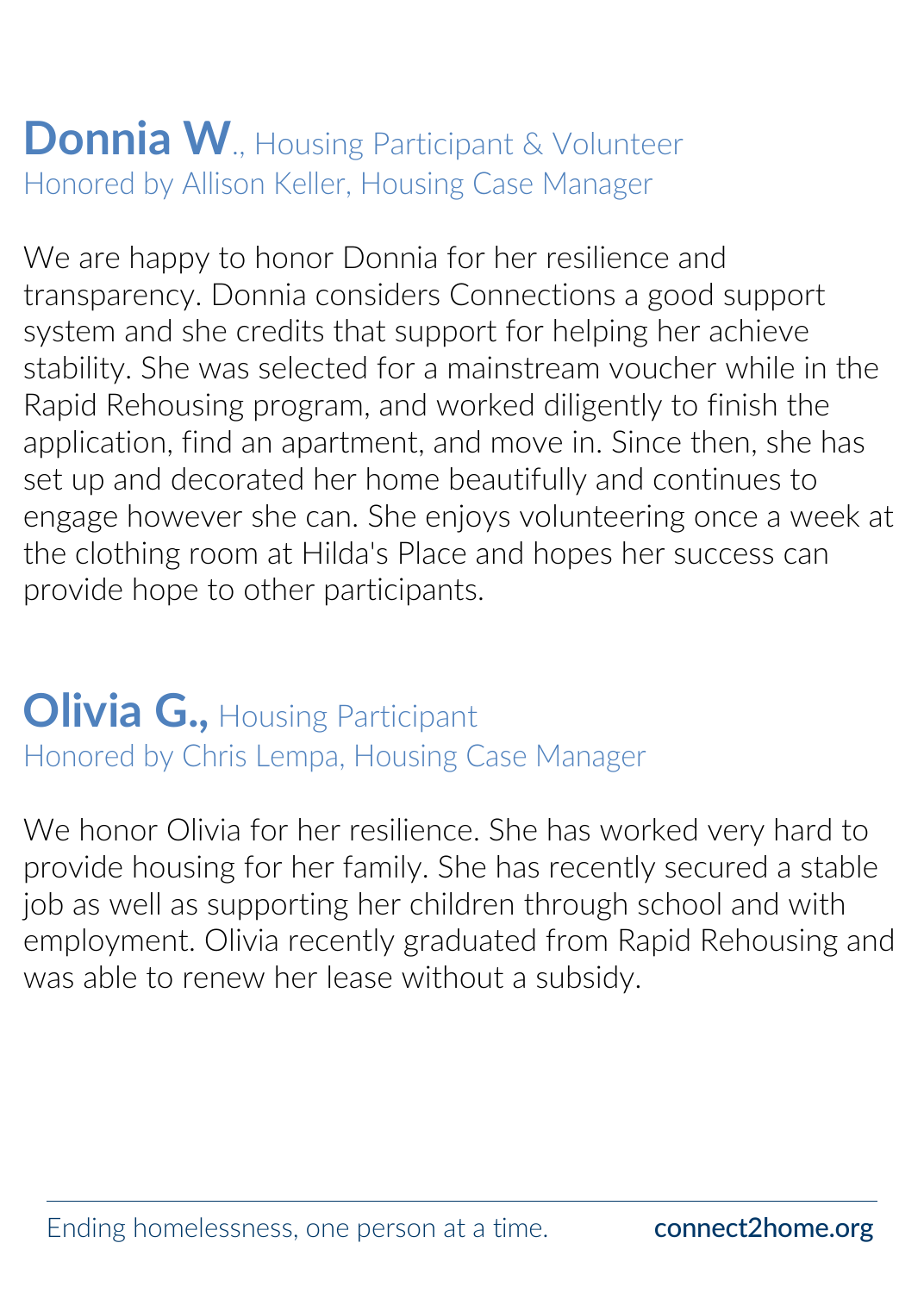#### **Shawnadean H., Housing Participant** Honored by Johnique Smith, Housing Case Manager

We honor Shawnadean for her generosity of spirit, resilience, and transparency. She has been very transparent about her goals for herself and for her children. She overcame personal challenges and was able to use those circumstances as a tool for advocacy. She would like to grow into a community advocate where she can empower women facing similar challenges. While in TBRA, she has taken advantage of education assistance to become certified in Lactation, Postpartum and Labor Doula techniques. She has also become certified in Phlebotomy and is employed full-time in the NorthShore University Health System, where within her first few weeks of employment she received multiple positive reviews from patients which led to her receiving her first NorthShore certificate award and service pin!

Her goals don't stop there, she is considering other avenues to add to her experience as a CNA and hopes to continue up the ladder in nursing, while also exploring ways to become an entrepreneur.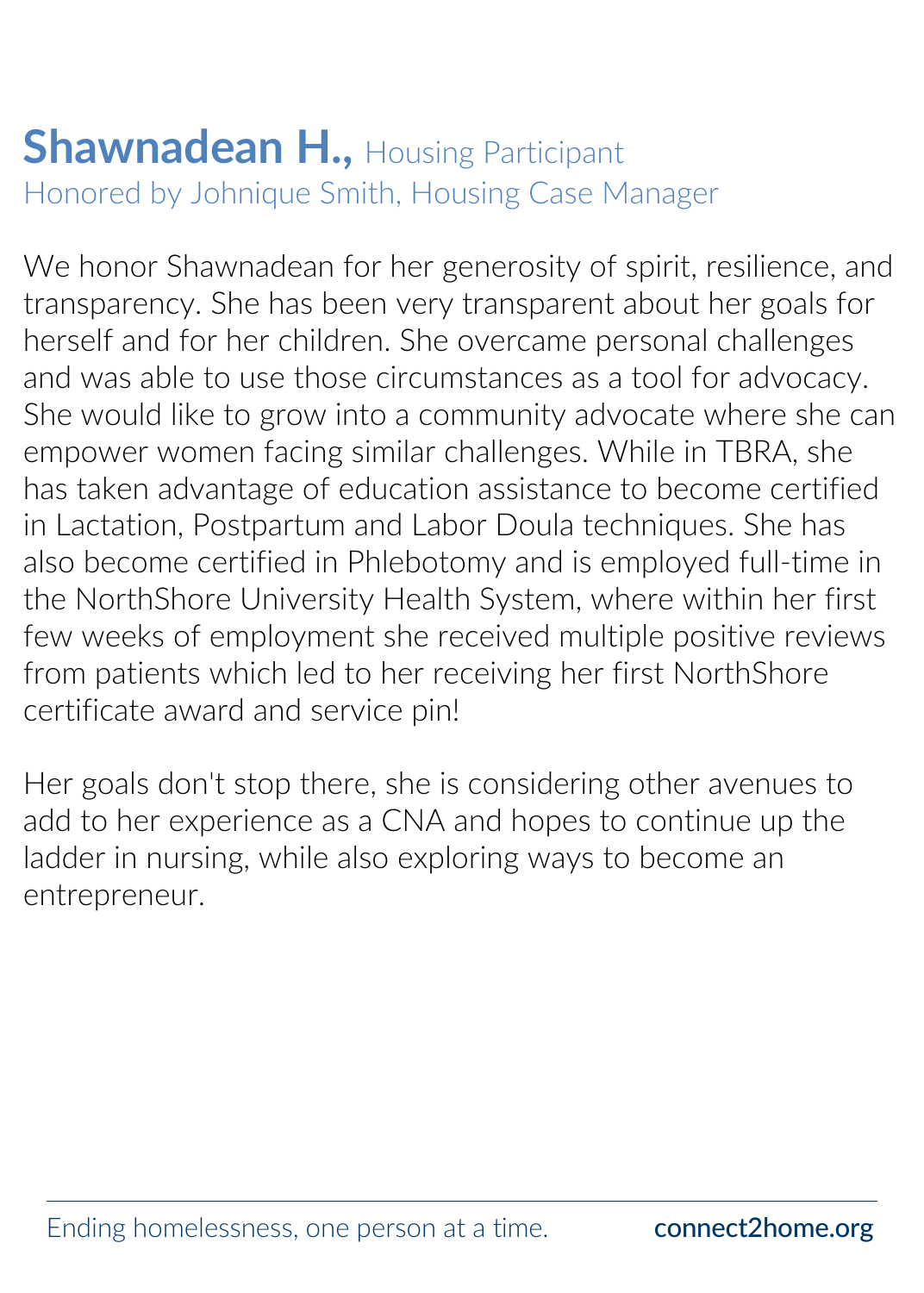#### **Jelisa B., Housing Participant** Honored by Travon Bonner, Case Manager

The Youth Department has the pleasure of honoring Jelisa for her continued resilience. Jelisa has been a participant of the Bridges Housing Program since 2020 when she heard about Connections through a high school mentor. She has displayed bravery in the face of adversity and a willingness to help others. She is working at two jobs now and her current goals are to move into her own apartment and to eventually start her own clothing line.

## **Kyle P.,** Housing Participant Honored by LaShauna Wilcoxon, Case Manager

We honor Kyle for his equity and inclusion and his resilience. When Kyle became homeless, he used drop-in services at Hilda's Place during the day and slept at Interfaith Action Emergency shelters at night. When the pandemic hit, Connections was able to put Kyle into our hotel shelters. And now, he has been a participant in the Rapid Rehousing program for just over one year. He's currently working two jobs and continues to comply with the program obligations, never missing his rental contribution. He has utilized the tools of this program to his fullest advantage, becoming more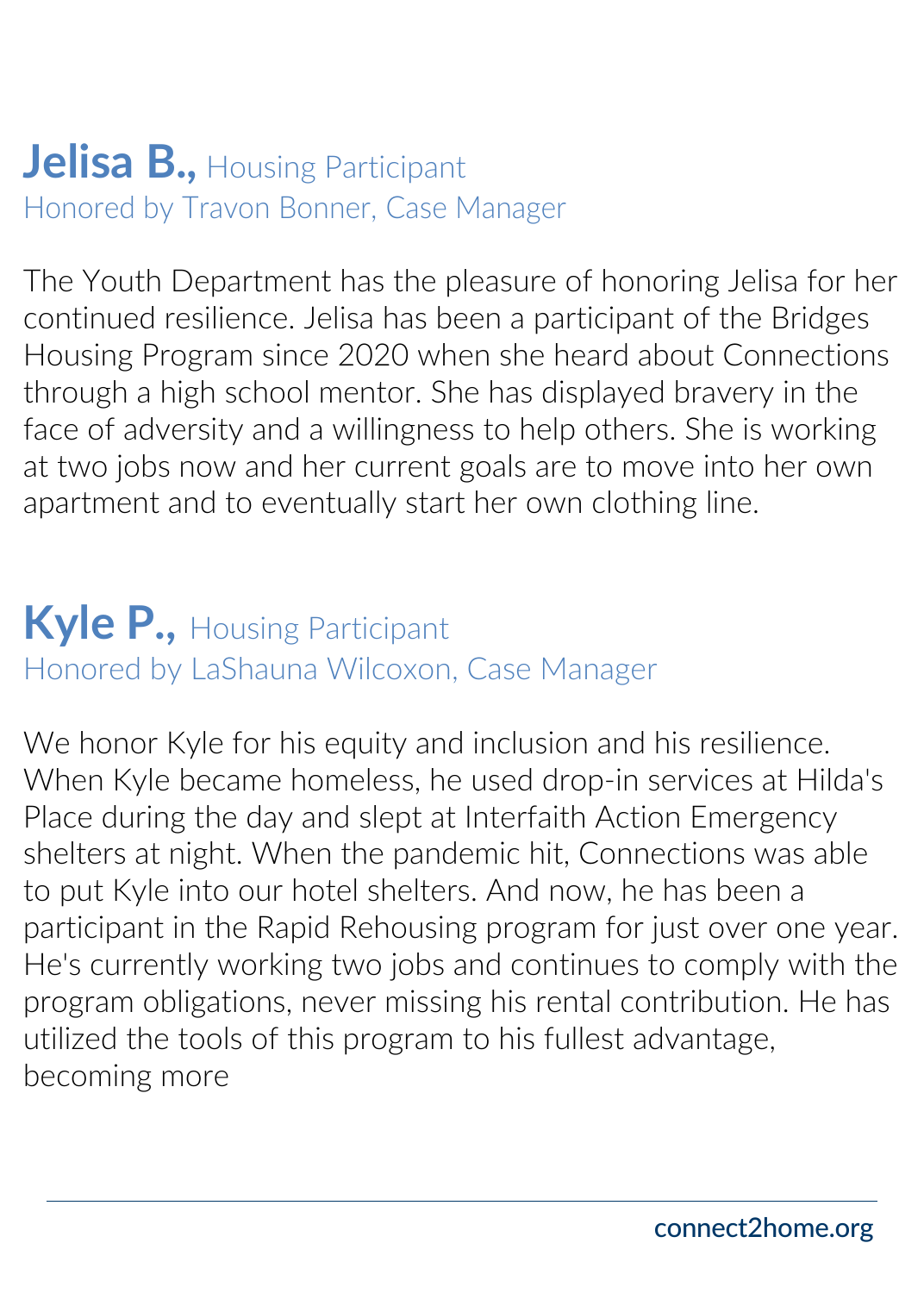## **Willie R., Housing Participant** Honored by Julissa Flores-Singh, Housing Programs Manager

We honor Willie for his community and his resilience. Willie came into our hotel program at the beginning of the pandemic. He has struggled with PTSD and social anxiety. From the hotel, he transitioned to our Rapid Rehousing program where he has been stably housed for 18 months. Since becoming housed and working closely with Connections and service providers, Willie has been able to maintain his housing and focus on his minor league basketball career. Last year he was able to travel to Spain and Mexico to play basketball. Willie recently moved into his own apartment with a Housing Choice Voucher. His plan is to complete a few successful basketball seasons and improve his income so that he will be able to afford market rent housing.

#### **Vladimir E.,** Housing Participant Honored by Morgan Saunders, Case Manager, Youth Services

We honor Vladimir for his resilience. He is an extremely focused and determined individual. He has recently been making strides toward securing employment and is already thinking of ways to invest his earnings. He is dedicated to self- improvement whether it be his health or education.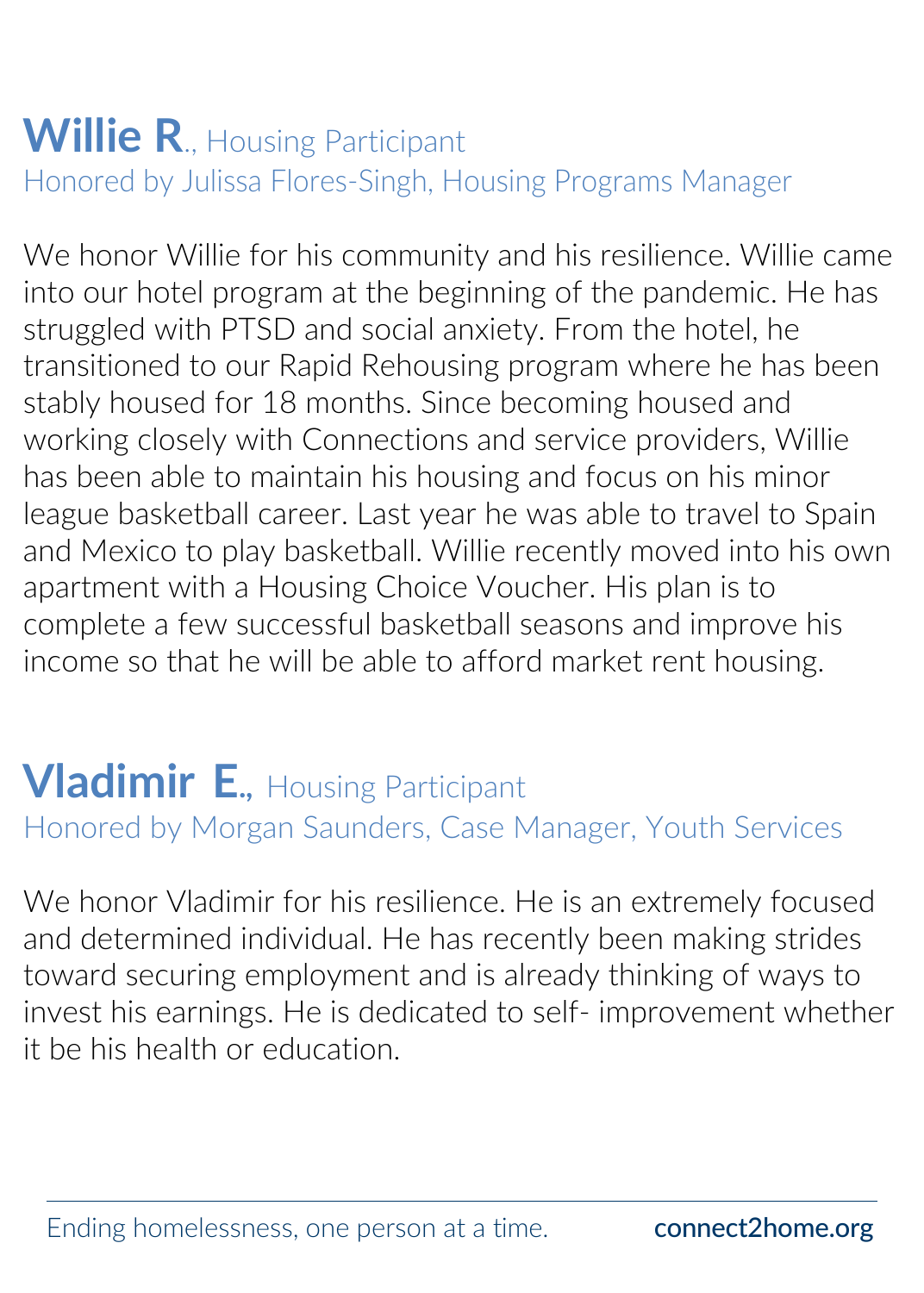#### **Katrina R**., Housing Participant Honored by Johnique Smith, Housing Case Manager

We honor Katrina for her resilience. While in the TBRA program, Katrina was able to secure a full-time position working at NorthShore University Health System and she just celebrated her one-year anniversary with this job. After graduating from the program, she has been able to maintain her unit on her own and is looking forward to moving towards homeownership.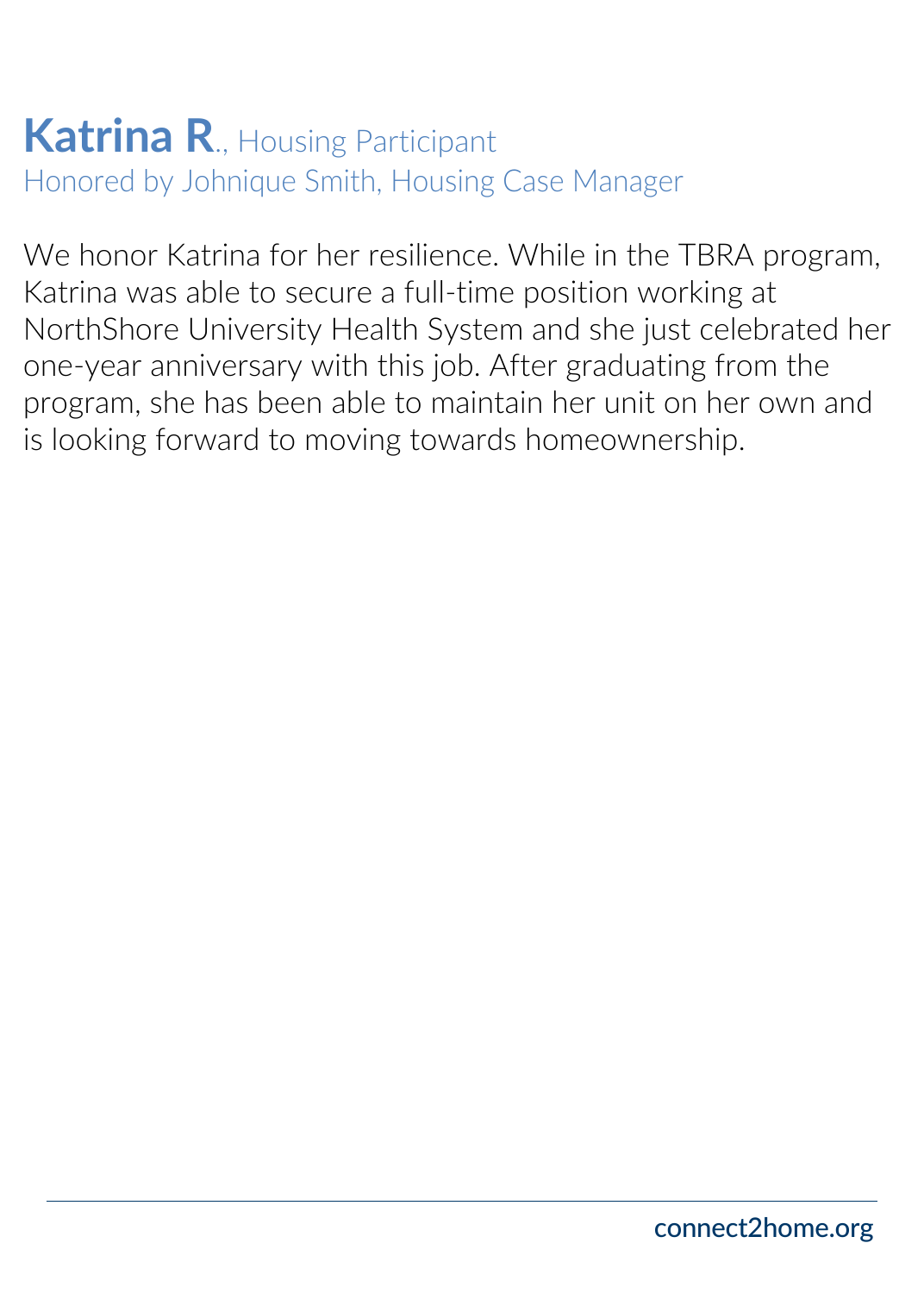# **Allison Keller,** Staff Honoree

Housing Case Manager

We honor Allison, Housing Case Manager, tonight for her generosity of spirit. She demonstrates this generosity when working with participants, but also in all her interactions with fellow staff members. Allison believes strongly in the importance of our work and that shines through in how she approaches her interactions. She is highly regarded and has proven herself by consistently volunteering for tasks outside of her regular case manager role. Allison has many high need families on her case load and she works tirelessly to find ways to support these participants. Her kindness makes her extremely approachable, and participants find the support and stability they need from our agency because of that. Allison has many participant success stories and she is always continuing to learn and grow in her field.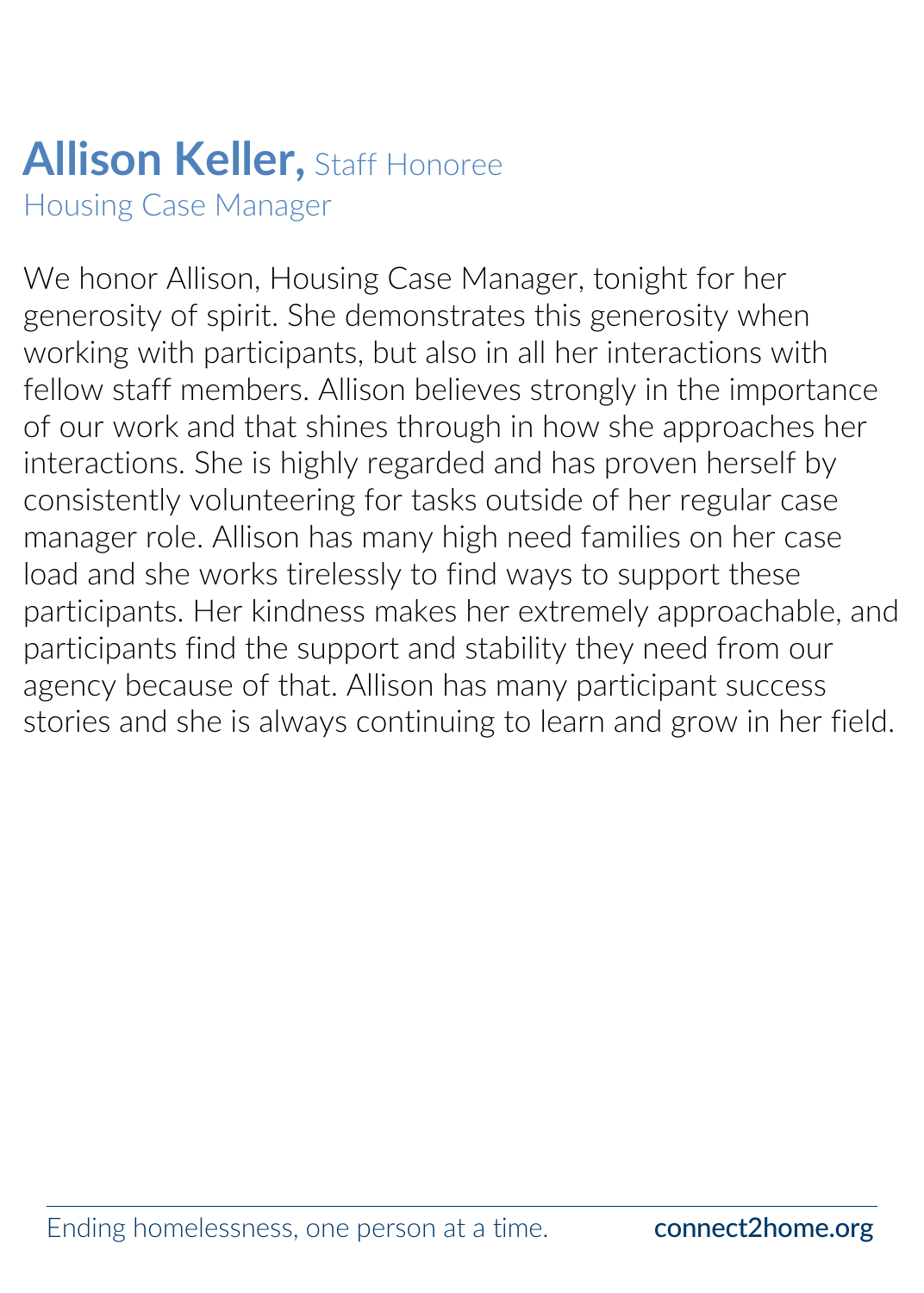## **In Memoriam**

Liz Anolick

Mark Perelman

Michael Finnegan

Keith Belton

Shawn Price

Bobby Hayes

Wayne Frierson

Trisha Menard

Lynn Vierk

Ronald Bryant

Amanda Sabin

Kevin Lewis